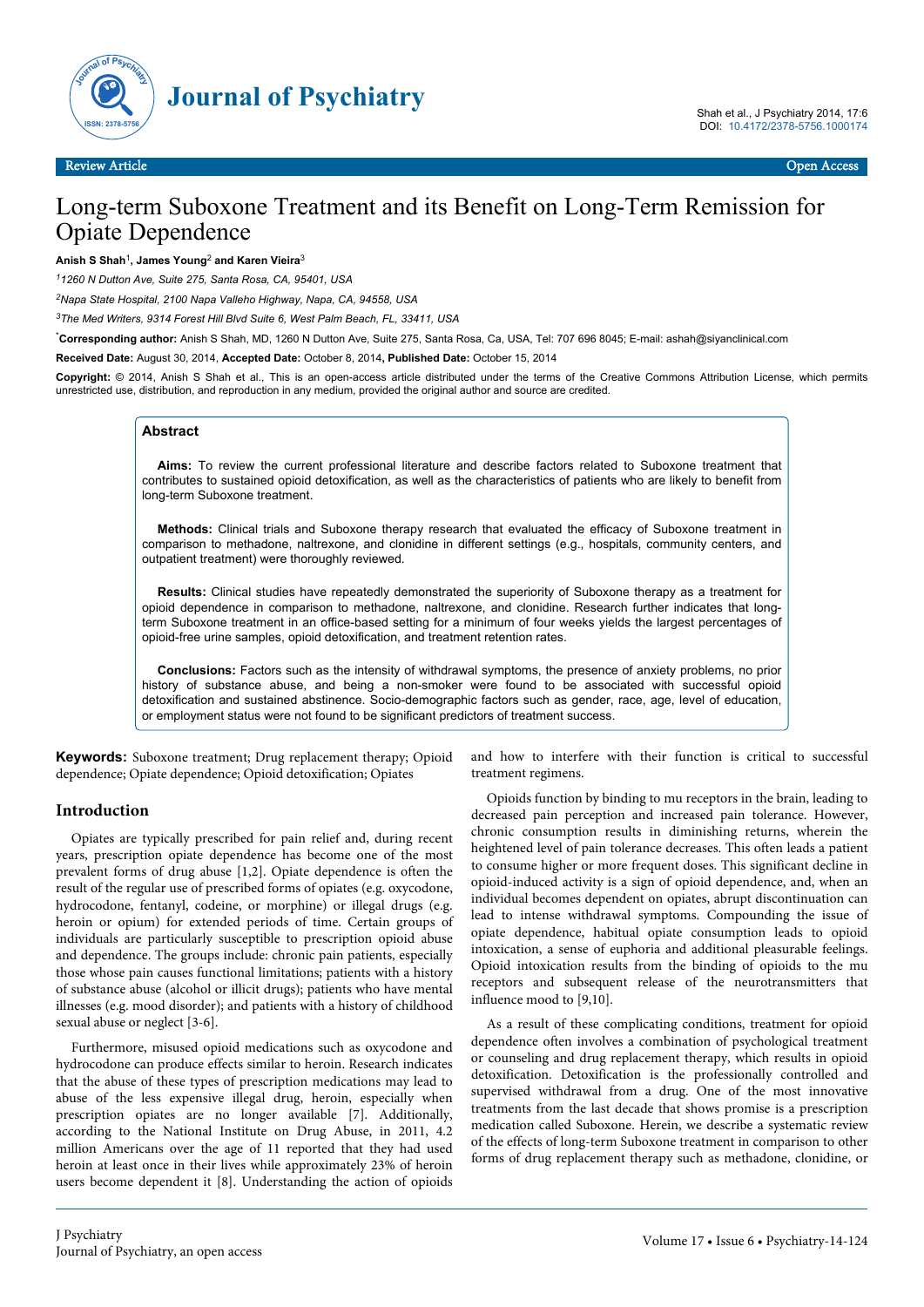naltrexone as well as the characteristics of patients that may benefit from long-term Suboxone treatment.

who required high methadone doses prior to buprenorphine treatment.

## **Suboxone as a Drug Replacement Therapy**

Suboxone contains the substances buprenorphine and naloxone. Research regarding the underlying mechanism of buprenorphine is somewhat controversial in terms of whether it functions as a full opioid agonist or a partial opioid agonist, but several studies including reports as recent as 2014 indicate that buprenorphine is a partial opioid agonist [11-13]. Buprenorphine has a high affinity for mu receptors, which prevents full opioid agonists such as oxycodone or heroin from binding to the receptors. This form of replacement therapy has been shown to reduce withdrawal symptoms, cravings, and feelings of euphoria in some patients [13]. The second component of Suboxone, naloxone, is an opioid antagonist that functions as an abuse deterrent. The inclusion of naloxone in Suboxone decreases the likelihood of injection since naloxone negates any drug high that could be achieved by buprenorphine alone, thus decreasing the risk cases of injected buprenorphine-related deaths [14].

Several recent studies have shown that suboxone is a medically and cost effective treatment for heroin addiction [15-17]. Suboxone has seen consistent market growth over the years. For instance, in 2002 approximately 12,000 prescriptions were issued and this number rose to 300,000 in 2006 [18]. These statistics indicate that Suboxone treatment rates are consistently increasing due to its efficacy.

Clinical research has demonstrated the efficacy and safety of combining buprenorphine and naloxone for the treatment of opioid abuse. One study in particular involved 326 patients who received either a tablet containing buprenorphine (16 mg) and naloxone (4 mg), buprenorphine alone (16 mg), or a placebo daily for four weeks in an office-based setting. The patients reported to an office daily (Monday through Friday) and received approximately one hour of counseling each week. The results showed that larger percentages of patients who received the combination tablet or buprenorphine alone had more opioid-negative urine samples and less opioid cravings than the placebo group [19]. The efficacy of this method was attributed to treating the patients in an office-based setting in combination with individual counseling.

## **Suboxone Treatment versus Other Treatment Modalities**

Medications such as methadone, naltrexone, and clonidine were commonly administered as treatments for opioid dependence prior to the use of Suboxone. Safety research that was conducted for naltrexone, methadone, and buprenorphine showed that patients who took naltrexone alone often experienced a relapse or opioid overdose within two weeks of discontinuing naltrexone [20].

Buprenorphine treatment has demonstrated a therapeutic efficacy that is comparable to methadone, but this approach entails induction, stabilization, and maintenance phases. Although comparable in efficacy, buprenorphine carries a lower risk of overdose [21]. Furthermore, it is important that buprenorphine therapy is initiated at the onset of withdrawal symptoms as research indicates that inpatients without a history of substance abuse that have high baseline withdrawal scores appear to benefit the most from long-term Suboxone treatment [22,23]. An additional disadvantage of buprenorphine therapy involves its potential inefficacy in individuals

Methadone has been administered in the United States since 1947 to treat opioid dependence, but individuals who take this medication tend to have significantly high relapse rates. Methadone is a full opioid agonist and often produces effects that are very similar to the opiate that is it meant to counteract [11]. In addition to methadone, another medication called clonidine became a common form of opioid dependence treatment. Subsequent research indicated that detoxification by clonidine only resulted in a slight decrease in the rate of relapse [24], making a more effective form of drug replacement therapy necessary.

In the late 1990s clinical trials involving Subutex (buprenorphine) and Suboxone (buprenorphine and naloxone) began and the initial results indicated that these treatments were both safe and effective with diminishing side effects requiring ancillary medications [25]. In 2002, the Food and Drug Administration (FDA) approved the use of buprenorphine for opioid dependence treatment and this initiative led to substantive research.

In particular, The Clinical Trials Network conducted two studies that compared a 13-day opioid detoxification with Suboxone to clonidine: one with inpatients and one with outpatients. The objectives were to determine the number of patients with opioid-negative urine samples on days 13 and 14 as well as to assess the abstinence rates during the detoxification period and follow-up (1, 3, and 6 months post-treatment) [24,25]. Treatment retention, patient satisfaction, withdrawal symptoms, and safety were also evaluated and counseling was provided during the detoxification period. The dose for each patient was gradually increased, with the maximum dose being 16 mg of buprenorphine and 4 mg of naloxone until tapering began. The results of the inpatient study demonstrated treatment success for 77% of the inpatients treated with Suboxone in comparison to 22% of the inpatients treated with clonidine. The treatment success for outpatients who were administered Suboxone was 29% in comparison to 5% of the outpatients who were administered clonidine [24]. Overall, inpatient treatment was slightly more effective than outpatient treatment. Additional large-scale, clinical trials evaluated predictors and mediators of treatment success for inpatients who received either Suboxone or clonidine. Contrary to what was hypothesized, higher rates of treatment success were observed for patients who had high baseline withdrawal scores [23]. More specifically, inpatients with high baseline withdrawal symptoms were four times more likely to achieve detoxification and sustained abstinence than inpatients with lower baseline withdrawal symptoms. There was also a significant effect in regards to medication type as the Suboxone group displayed greater reductions in withdrawal symptoms than the clonidine group, especially during the first days of treatment. Medication type was therefore, the strongest predictor of treatment efficacy. Non-daily heroin users also demonstrated larger percentages of sustained detoxification and abstinence in comparison to daily heroin users. Additional factors that were associated with treatment success included being a non-smoker and experiencing anxiety problems. Socio-demographic factors such as gender, race, age, level of education, or employment status were not found to be predictors of treatment success.

These types of clinical trials were initially conducted with adults and were repeated with adolescents after the effectiveness of Suboxone was substantiated. The efficacy of Suboxone treatment is mostly attributed to its ability to significantly reduce withdrawal symptoms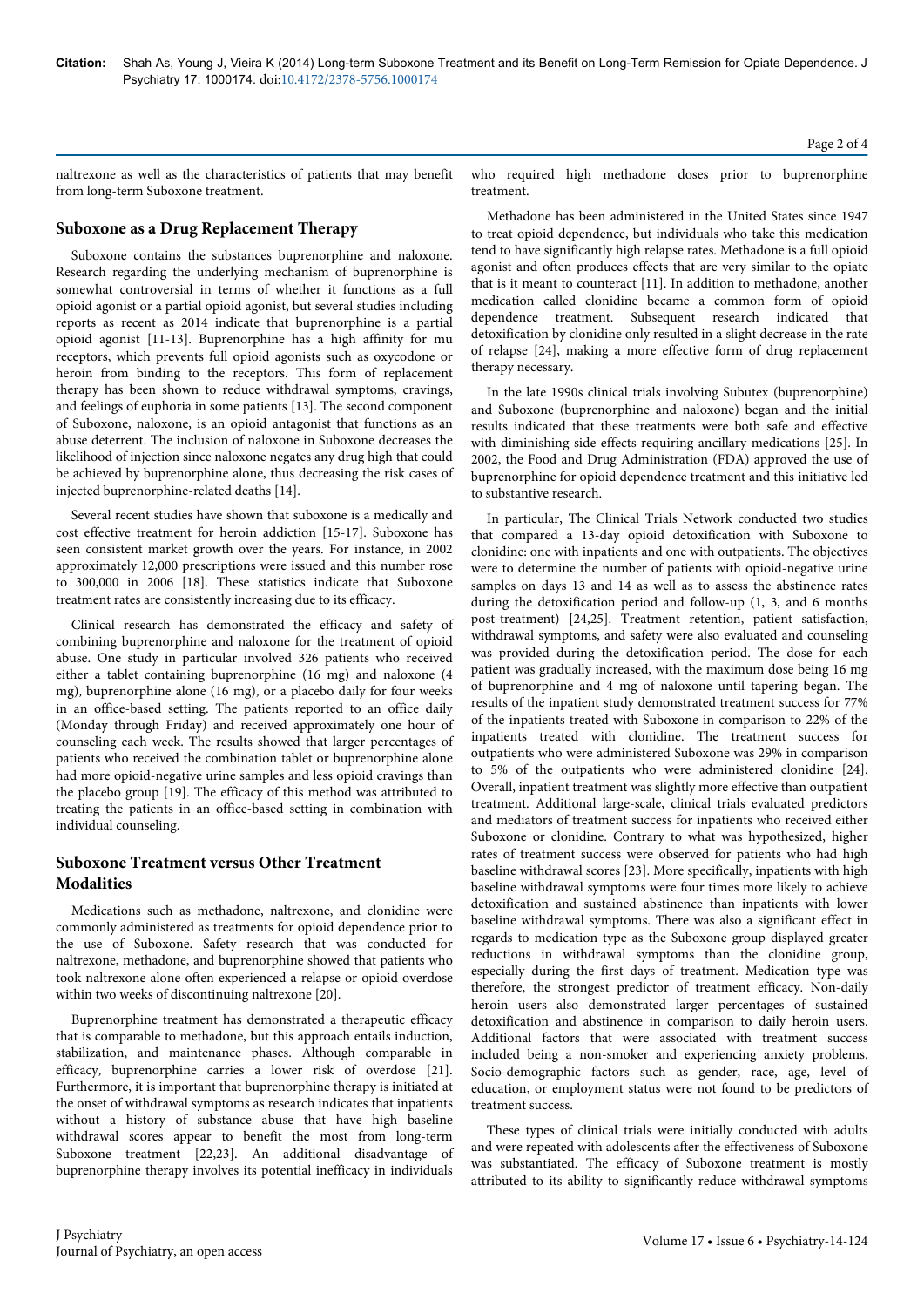and feelings of euphoria. Furthermore, the rate of abstinence significantly increases for both inpatients and outpatients who receive behavioral therapy in combination with Suboxone treatment [26,27].

## **The Benefits of Long-term Suboxone Treatment**

Studies have demonstrated that the length of time Suboxone is consumed further contributes to its effectiveness. For example, a comparison between a 5-day buprenorphine treatment period (one daily dose of 2 mg) and a 30-day Suboxone treatment period (daily blocking dose of 16 mg buprenorphine; 4 mg naloxone) showed that treatment success was greater for patients who were treated for 30 days [28]. Patients in the 30-day treatment group were also more likely to enroll in longer-term treatment in order to maintain abstinence.

Physicians typically recommend cognitive behavioral therapy in combination with Suboxone treatment in order to address psychological issues that may have contributed to the dependence and to prevent relapse. Successful detoxification and behavioral therapy are highly associated with sustained opioid abstinence. Accordingly, participants who were in the 30-day treatment group attended more therapy sessions and submitted less opioid-positive urine samples than those in the 5-day group [28]. Research indicates, however, that once stabilization has occurred at approximately four weeks, the schedule that is chosen to taper patients off of Suboxone does not generally influence relapse rates.

A clinical trial that made a comparison of a 7-day and 28-day tapering regimen after a 4-week stabilization period showed no significant difference in relapse rates or opioid-free urine samples between the groups [29]. For the both groups, Suboxone was gradually reduced and then discontinued at either day seven or day 28. These results indicate that once stabilization has been successfully achieved, there is no advantage to prolonging the amount of time an individual is tapered off of Suboxone.

Studies currently show that the most common tapering schedule, after successful opioid detoxification has been achieved, is 14 days and that individuals who enroll in long-term Suboxone treatment are better able to maintain opioid-free stabilization after a one-year follow-up [11,30]. The stabilization phase begins when a patient is no longer suffering from withdrawal symptoms and is experiencing minimal to no side effects or opioid cravings. Therefore, clinical studies indicate that behavioral therapy and Suboxone treatment which lasts for a minimum of 30 days followed by a 14-day tapering schedule after stabilization is the most clinically effective for adults with opioid dependence. A study involving adolescents whose ages ranged from 15 to 21 indicated that administering Suboxone over a 12 week period, in which the medication is gradually reduced and then discontinued at week 12, produced better treatment outcomes than a 14-day tapering period [30]. However, relapse rates were high at follow-up visits (6, 9, and 12 months) for the 14-day group as well as the 12 week group. Although relapse rates increased over time for both groups, adolescents who were in the 14-day detoxification group relapsed sooner and with greater severity than the 12-week group. The 12-week Suboxone group also had lower percentages of opioidpositive urine samples at follow-up visits than the detoxification group and this was attributed to Suboxone patients who enrolled in longerterm treatments [15].

Despite the supporting evidence which shows that Suboxone treatment which is a minimum of 30 days for adults and 12 weeks for adolescents increases the rate of successful opioid detoxification, follow-up research indicates that abstinence rates tend to decrease as time progresses [28,30]. Therefore, maintenance regimens such as longer-term Suboxone treatments are necessary in order for recovering opioid dependent patients to remain abstinent. By the completion of most Suboxone detoxification periods, patients may be tapered down to 2 mg of buprenorphine and 0.05 mg of naloxone [24]. Maintaining these doses long-term may decrease the occurrence of relapse for recovering patients.

### **Discussion**

Irrespective of whether an individual is dependent on prescription of illicit opiates, opioid dependency harms the society and the economy as much as it hurts the person who is suffering from the dependence. Loss of employment and heightened crime rates due to this type of drug abuse results in financial problems for both the government and taxpayers. Fortunately, the results of an opioid drug abuse survey showed that the employment rates for individuals who enroll in opioid substitution treatment programs dramatically improve as they progress through the program [31]. These individuals also tend to improve their work performance because their perception of tasks that were previously viewed as excessively challenging begins to change during treatment. Work-related issues such as mentally demanding assignments, unfavorable work schedules, and an intense work pace are also viewed as less of a burden as a result of opioid substitution treatment.

Overall, clinical studies have repeatedly demonstrated the efficacy of Suboxone therapy as a treatment for opioid dependence in comparison to other treatment modalities such as methadone, naltrexone, and clonidine [11,23,24]. Research further indicates that long-term Suboxone treatment in an office-based setting that is a minimum of four weeks yields the largest percentages of opioid-free urine samples, opioid detoxification, and treatment retention rates [28,30]. Being able to monitor the administration and dosage of Suboxone through inpatient treatment appears to further improve treatment retention rates as does attending behavioral therapy or counseling.

The observation that abstinence rates begin to gradually decrease at follow-up visits for patients who do not enroll in longer-term treatment programs demonstrates the need for a maintenance regimen in order to achieve sustained abstinence. Subsequently, patients who are highly susceptible to relapse should be placed on a maintenance regimen of Suboxone for one or more years in order to achieve sustained abstinence. The characteristics of patients that are highly susceptible to relapse include: a history of substance abuse, mental illness, or childhood sexual abuse or neglect, experiencing chronic pain, and producing low baseline withdrawal scores. Those who are less susceptible to relapse, such as patients who do not have a history of substance abuse but produce high baseline withdrawal scores, may still benefit from maintenance regimens for at least one year.

Once opioid-dependent patients enter into treatment such as behavioral and medicinal therapy (e.g. Suboxone) their chances of successfully recovering from drug abuse increases. Receiving treatment from trained Suboxone detoxification professionals is critical as incorrectly taking Suboxone or discontinuing the medication abruptly can cause severe withdrawal symptoms that will render the treatment ineffective. Patients who are administered a longterm maintenance regimen and consistently attend counseling sessions